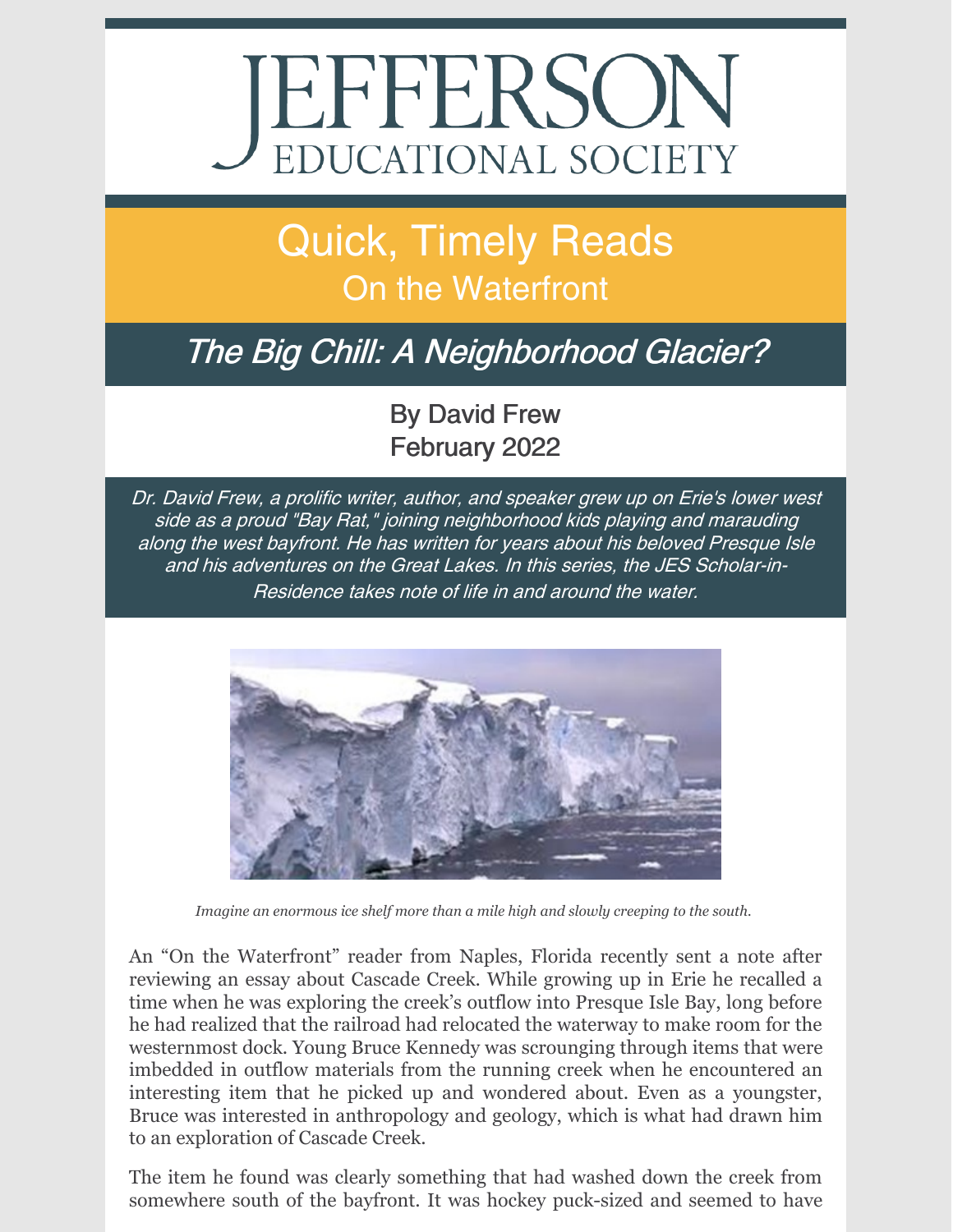been made of some kind of plastic, or as Bruce put it, Bakelite. He still recalls the item as having been remarkably light. Disappointed that it was not an arrowhead or other obvious Indian relic he tossed it back on the creek bank and went on hunting. All these years later, Kennedy apologized for discarding the apparent piece of trash on the creek bank. In his defense, Cascade Creek used to act as a disposal system for thousands of people who lived or played upstream. Summer rainstorms would flush thousands of bits of detritus into and down the creek. Broken yard tools, household garbage, old toys, and cigarette butts by the thousands would stream down the creek after rainstorms and line the banks with a coating of disgusting jetsam. Little wonder that Presque Isle Bay had earned the reputation and later designation of being a nasty, polluted body of water.

I had been hoping to do an essay on the Wisconsin Glacier and its impact both on the lake as well as Presque Isle Bay and the note from Bruce Kennedy served as a catalyst. In a way he turned out to be the expert whose vision was needed to push me along. Years later, as a paleontology student at the University of Arizona, Kennedy learned that the "plastic hockey puck" that he had inadvertently tossed back into Cascade Creek was probably a valuable artifact – far more interesting and important than an arrowhead. The artifact that he had uncovered was evidence of Paleo Indians who had been living or hunting somewhere along the banks of Cascade Creek after the glacier receded.

As grade school students of history and science, we learned that there had been a glacier and that the grinding action of the enormous ice sheet that had once covered the region was important in sculpting the local geography. But there were few details. During the time that I was privileged to direct the Erie County Historical Society and to design exhibits, I created a chronological system in the State Street History Center that began with the glacier. A voice at the exhibit entry point, where there were dinosaurs, told visitors to "look up" and imagine that they were standing at the bottom of a sheet of ice more than a mile high. But neither the glacier exhibit, nor our curatorial explanations were as nuanced as they could have been.



*An overall view of the glacier*

The (east-west) width of the Wisconsin Glacier was massive, extending from Erie well beyond its namesake state of Wisconsin, where its actions helped to form today's Dells. And it was not just a continuous sheet of ice that came once and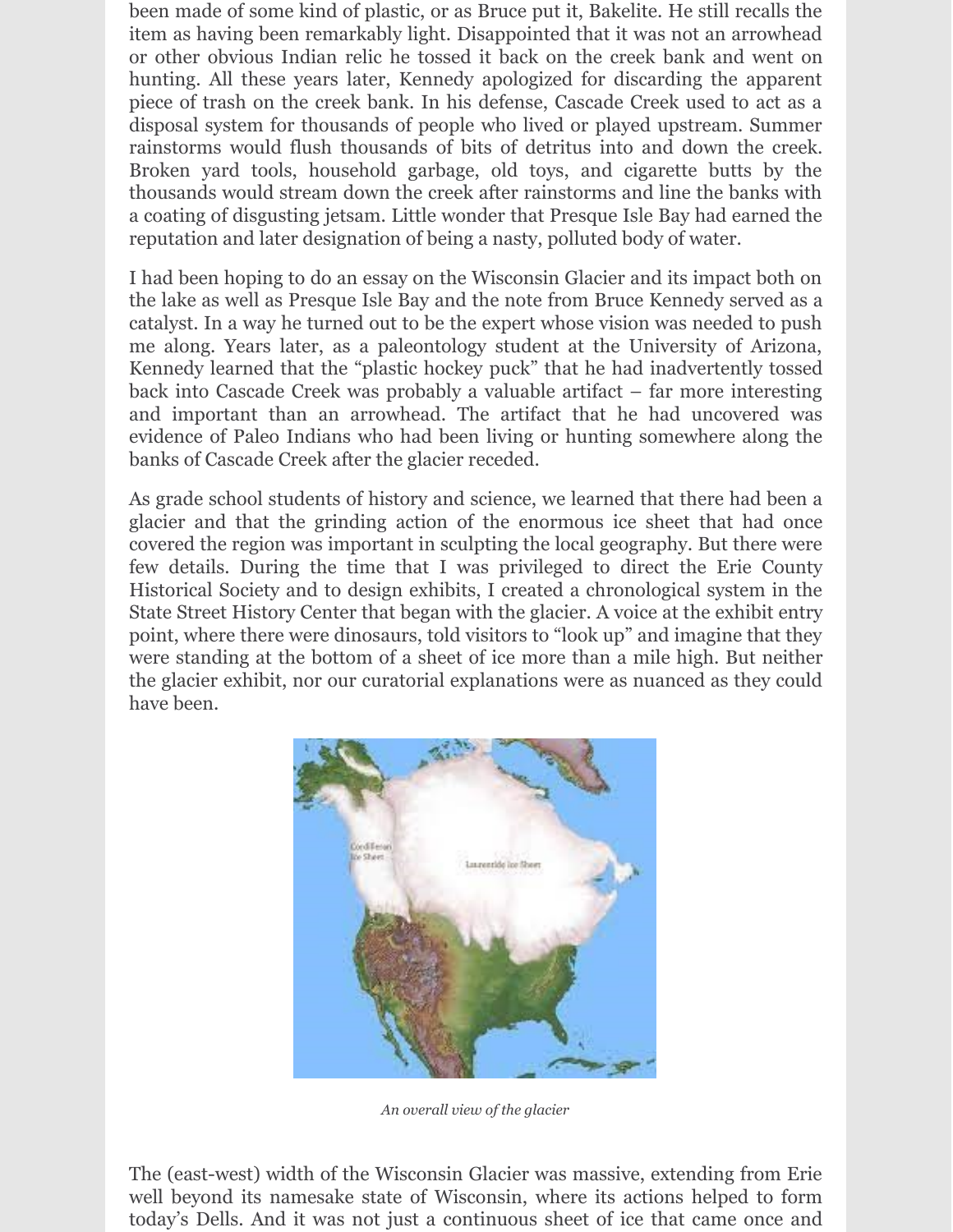then receded. It was a pulsating wedge that came and left seven times over the millennia. It first arrived two million years ago, during the Illinoisan Period. The glacier advanced and retreated twice during that period and then five more times during the later Wisconsin Era. It was the repetitive grinding motion of the glacier that created the sand and gravel that was dropped when the enormous ice shelf retreated for the last time.

Thanks to modern science as well as the dedicated work of professional anthropologists we now know so much more about the glacier than ever before. The portion of the glacier that visited northwestern Pennsylvania was called the "Erie Lobe," and its grinding action had an enormous impact on the geography of the region. On our side of Lake Erie, the impact of the seven advances and retreats created a clear mark of "glaciation." It is a simple matter to find the southern boundary of the track of the glacier(s) on the Allegheny Plateau. On the northern and glaciated side (closer to Erie), soil composition is different from the southerly unglaciated area. Natural depressions were filled with glacial sediments and the terrain was smoothed. Glacial deposits that filled ancient valleys were largely composed of limestone, which has helped to purify the entire French Creek Watershed, resulting in the great diversity of plants and animals that are now endemic to the watershed.



*A map of the Allegheny Plateau, showing the glaciated portion in yellow*



*Today's French Creek, which would be a river had George Washington not named it*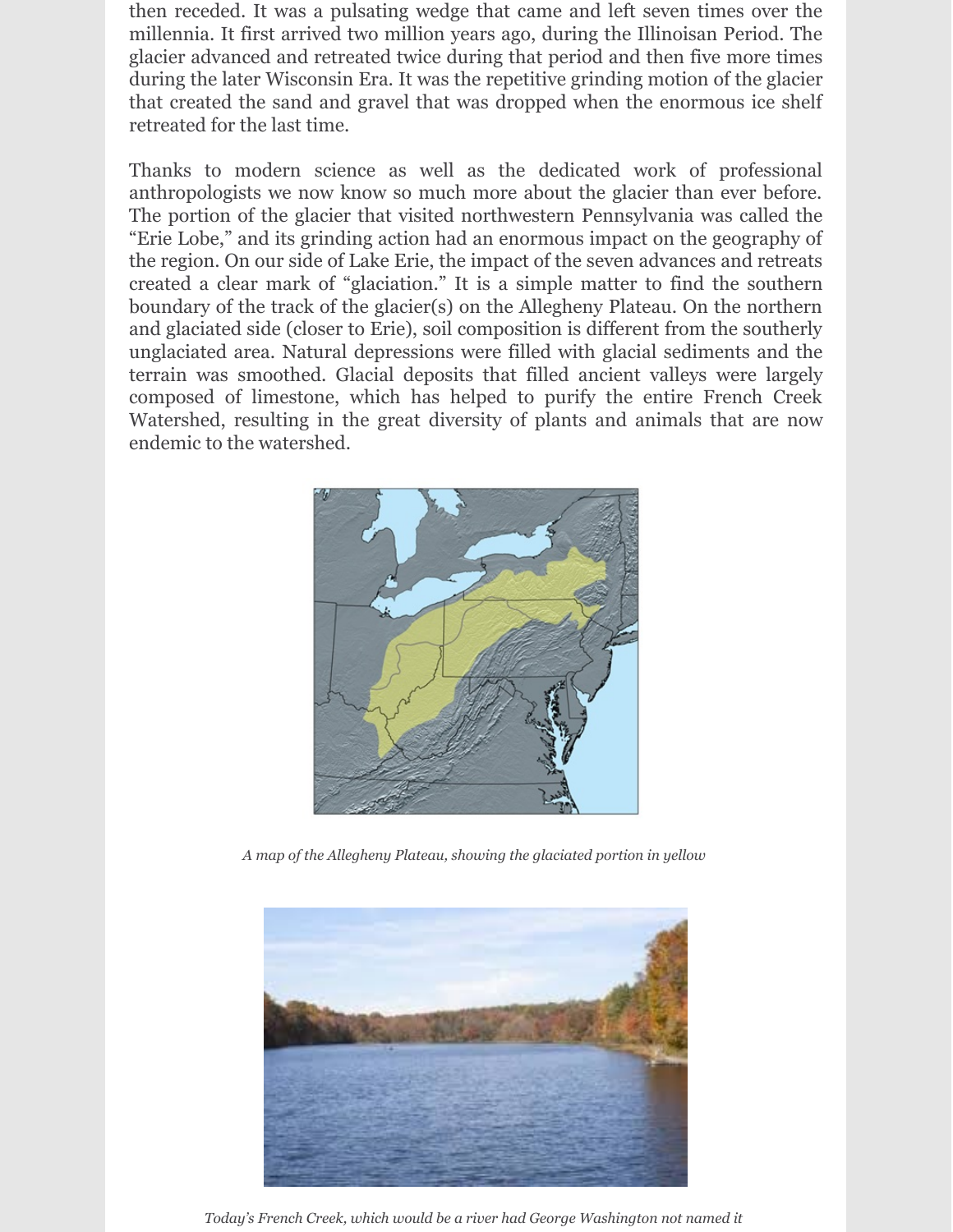With respect to French Creek and its watershed, the glacier fundamentally redirected the flow of water. In ancient times the creek ran north and into Lake Erie from near today's Warren, Pennsylvania and emptied on the Erie side of the Ohio border. The Allegheny River, which now passes through Warren, ran parallel to and east of French Creek, entering Lake Erie near today's Dunkirk, New York.

The French Creek of prehistory was much larger than the Allegheny. Pulsations of the glacier changed both waterways, redirecting their flow to the south and creating the passageway that Native Americans and then the French discovered as a gateway to the Gulf of Mexico. It was the Iroquois who advised the French as they were seeking a river-creek passage from Lake Erie to New Orleans. Iroquois tribes had been using the waterway for more than a century prior to European arrival, floating goods downstream on rafts and then walking back on trails that paralleled the waterways. The glacier also created the visible escarpment ridge just south of Erie that currently separates the Lake Erie watershed from the French Creek and Allegheny River watersheds.



Here is a typical southern Ontario tobacco farm with the crop in the foreground and wooden drying kilns in *the background.*

The action of the glacier created the modern drainage flow of the Great Lakes in which upper Lakes Superior, Michigan, and Huron drain into Lake Erie and then over Niagara Falls. Earlier drainage systems contained a waterfall in the center of today's Georgian Bay that was larger and more spectacular than Niagara and directed water into the St. Lawrence River. The one-time gift of sand that the glacier(s) provided to Lake Erie created the breaches, spits (including Presque Isle), and sandy bluffs along both sides of the water. On the Canadian side of Lake Erie, the glacier(s) dropped an enormous shelf of sand that extends from the lakeshore to today's Highway 401. This "Haldimand Sand Plain" provided ideal growing conditions for the wild tobacco that Native North Americans harvested and used as a ceremonial plant and subsequently led to the massive tobaccogrowing, agricultural industry that used to characterize the area just west of today's Port Dover.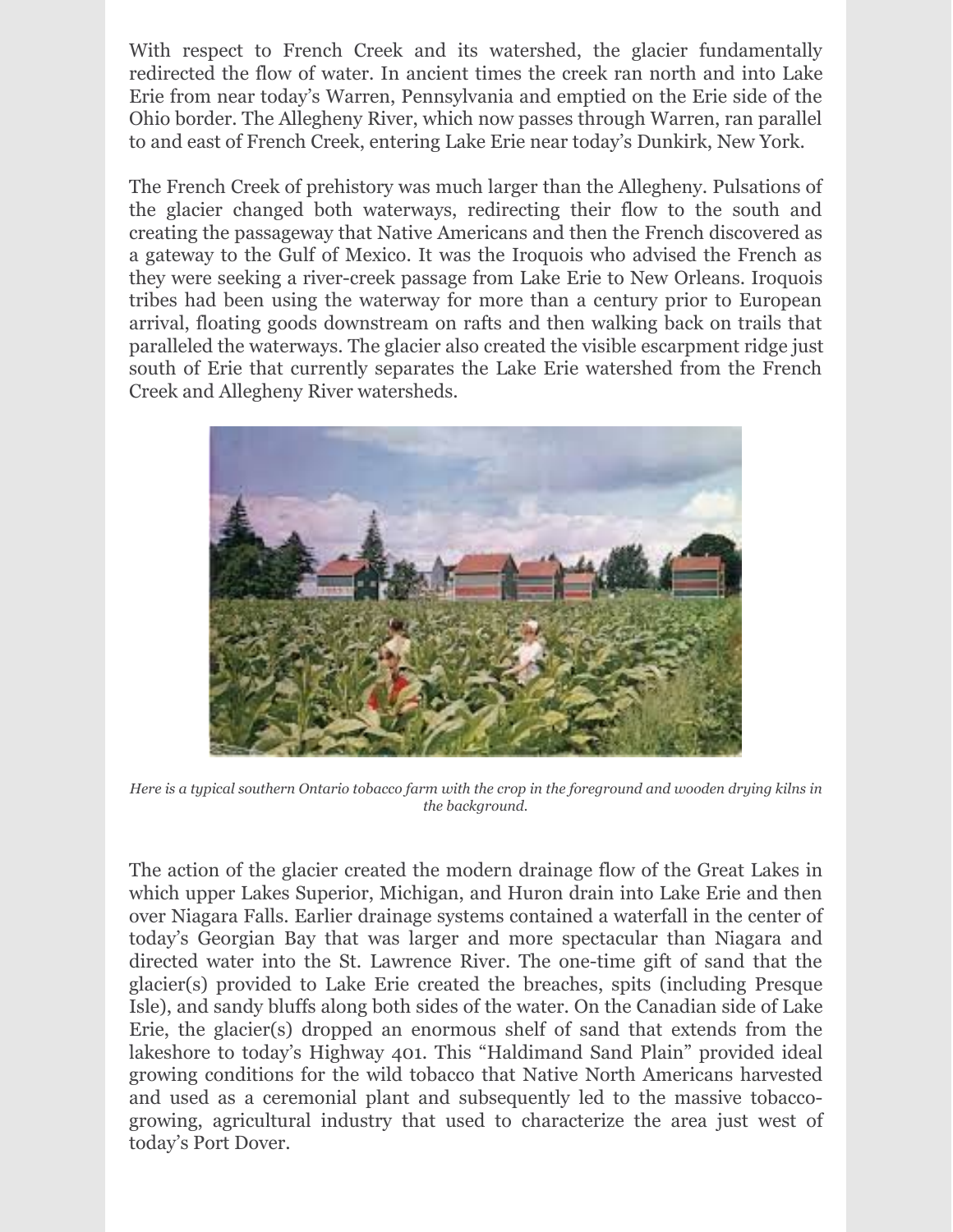

*A museum dedicated to tobacco growing in Delhi, Ontario celebrates the once-powerful local tobacco industry.*

During the early 1970s, at about the same time that Bruce Kennedy was exploring Cascade Creek, I was walking along the old path from the Cascade Docks to Dave Bierig's sailmaking loft with my three small children. Nearing the creek we encountered Dave's dad. Harry Bierig was standing in the swollen water with a large pole after a summer rainstorm as he retrieved pieces of wood from the water. The rainstorm had dislodged an astonishing array of boards from the creek bank to the south. And as we watched, Mr. Bierig was fishing nearly new 2-by-4s, 2-by-6s, and pieces of hardwood from the water. "These will come in handy later," he chucked as he acknowledged our presence. "Wait! Don't go yet," he added. Then, after stepping out of the water, he produced three almost-new balls that had floated along and presented them to my delighted children. It was a surprise gift that they still recall decades later. They were not anthropological artifacts but they were even more exciting for my kids.

**Subscribe to JES [Publications](https://lp.constantcontactpages.com/su/OYSOPRt/PublicationsSubscription?source_id=47c05bed-9dca-447b-8ddb-eedf3ab8dac3&source_type=em&c=) Emails! [Subscribe](https://lp.constantcontactpages.com/su/TXbaxH2/BookNotesSubscription?source_id=47c05bed-9dca-447b-8ddb-eedf3ab8dac3&source_type=em&c=) to Book Notes Emails!**

Accidental Paradise Available at TRECF!

Accidental Paradise by Dr. David Frew and Jerry Skrypzak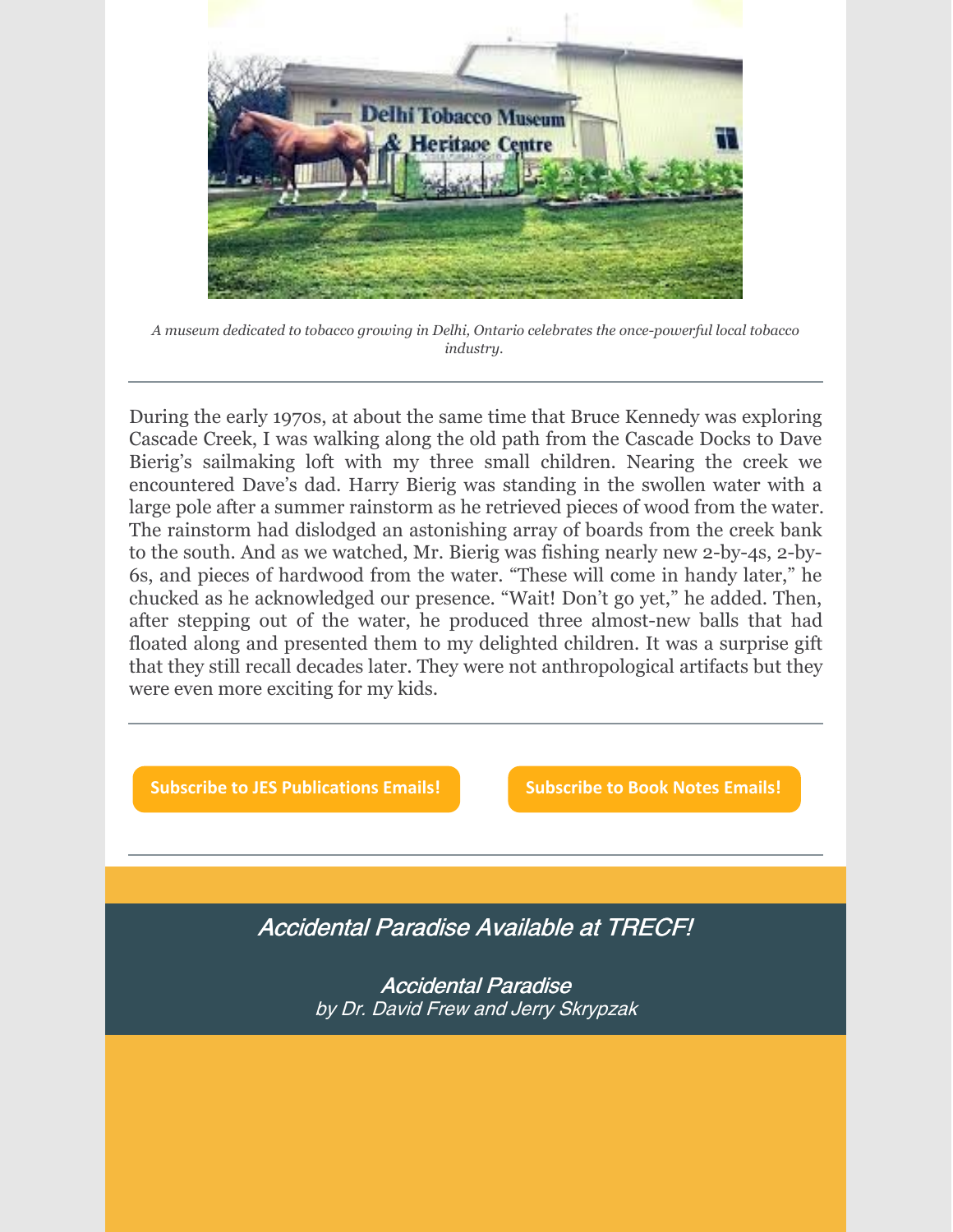

The beautiful book on Presque Isle published by authors David Frew and Jerry Skrypzak – "Accidental Paradise: 13,000-Year History of Presque Isle" – is on sale at the Tom Ridge Environmental Center's gift shop and through a special website, [AccidentalParadise.com](http://r20.rs6.net/tn.jsp?f=001EIJ4bWInbAgZbfubFkRC6CJbiNPBnDNmlUevQbPeCp1CHyPy1PudVT_GBGMKCgQkI5_hxwzW8RAuM_JPgy-OW4cwbEtSpi2bXvIzjjPOzDvf5Za4YQ6DXvK7wLRR56asG7Ya4wMn-TbrCz2fsITPjg==&c=WAaU3N0-L4YGB3ynOn-kUkgM_yiuLjPWr84Za7eXf1C6hqLg9eYUwQ==&ch=CjD0a-KMcO9BAvzxTmthj-rGDyoqC43eKwiy7Xv9UvzdH29THLJyEw==).

The book, priced at \$35 plus tax and shipping, can be ordered now through the website sponsored by the TREC Foundation, [AccidentalParadise.com](http://r20.rs6.net/tn.jsp?f=001EIJ4bWInbAgZbfubFkRC6CJbiNPBnDNmlUevQbPeCp1CHyPy1PudVSoSqIsYDhcA2SVqGDFbvwXgwDL8Czp1wjUocXtAllu6z186Q0Y8g_KhSkRdZX9w7zBMb3-ovne_jE0DF8YyX2sBzca0-7AbuWORKrz902cn9WpYIdN3_Ho=&c=WAaU3N0-L4YGB3ynOn-kUkgM_yiuLjPWr84Za7eXf1C6hqLg9eYUwQ==&ch=CjD0a-KMcO9BAvzxTmthj-rGDyoqC43eKwiy7Xv9UvzdH29THLJyEw==).

Presque Isle Gallery and Gifts on the main floor of TREC, located at301 Peninsula Drive, Suite #2, Erie, PA 16505 will also handle sales *daily from 10* a.m. to 4 p.m.

For more information, send an email to aperino@TRECF.org.

To watch "Accidental Paradise: Stories Behind The Stories" click [here](http://r20.rs6.net/tn.jsp?f=001EIJ4bWInbAgZbfubFkRC6CJbiNPBnDNmlUevQbPeCp1CHyPy1PudVSoSqIsYDhcADYmNoBPGxBZ1-4y1KleSguYPYDvB1zSMRerJBfcuaLH0e3z_VX77sufLH-MJ5RyfuLkHkTbnhg5-strVFZTtBg==&c=WAaU3N0-L4YGB3ynOn-kUkgM_yiuLjPWr84Za7eXf1C6hqLg9eYUwQ==&ch=CjD0a-KMcO9BAvzxTmthj-rGDyoqC43eKwiy7Xv9UvzdH29THLJyEw==).

#### ABOUT THE AUTHOR

Historian and author David Frew, Ph.D., is a Scholar-in-Residence at the JES. An emeritus professor at Gannon University, he held <sup>a</sup> variety of administrative positions during <sup>a</sup> 33-year career. He is also emeritus director of the Erie County Historical Society/Hagen History Center and is president of his own management



consulting business. Frew has written or co-written 35 books and more than 100 articles, cases, and papers.

## In Case You Missed It

Book Notes #88: From Roman Fertility Ritual to Hallmark Moment: A Brief History of [Valentine's](https://www.jeserie.org/uploads/Essays/Book Notes 88 From Roman Fertility Ritual to Hallmark Moment.pdf) Day & Valentine Verse written by Jefferson